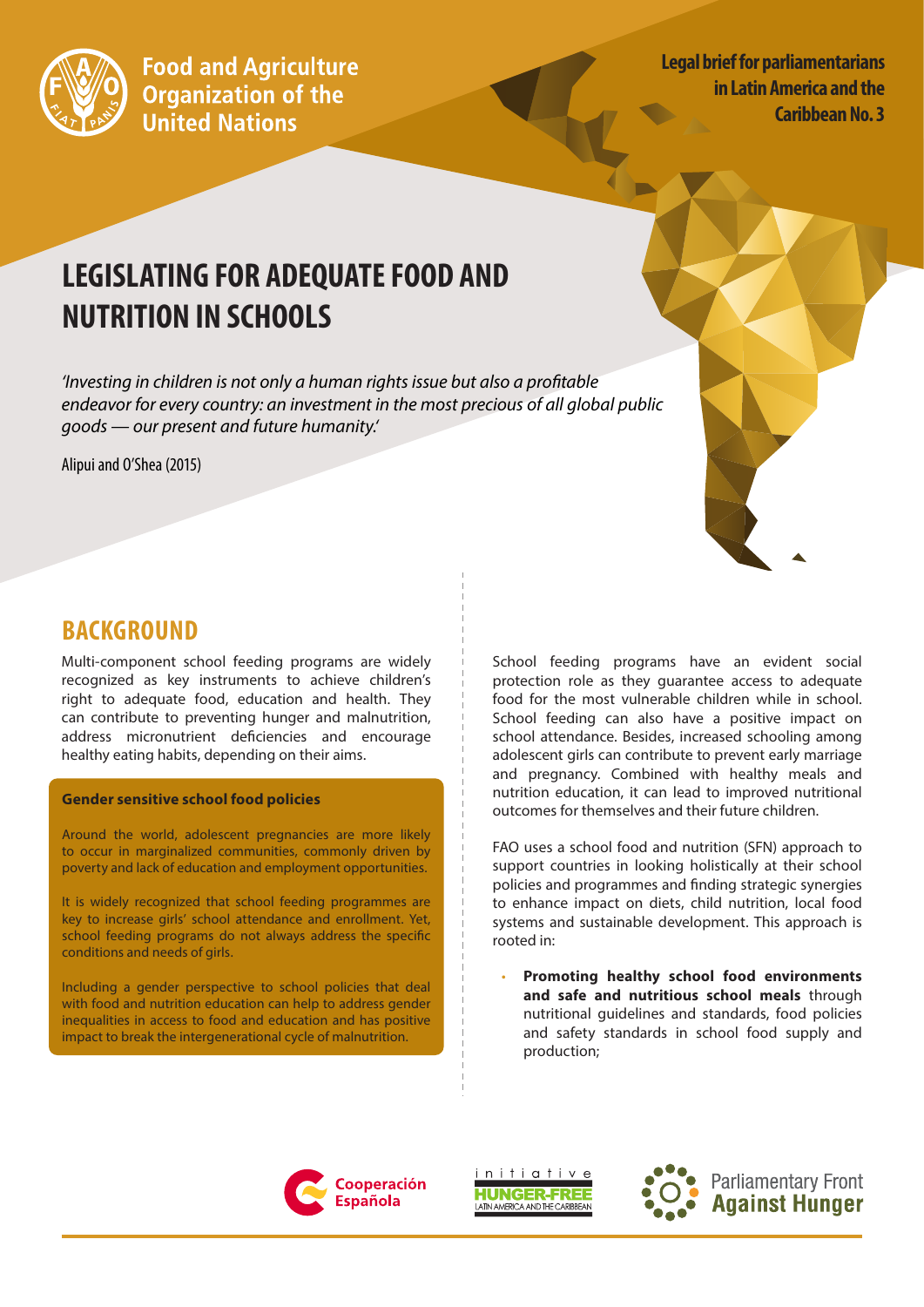- **Integrating food and nutrition education throughout the school system** to foster good food practices, outlooks and lasting healthy habits in children and their families;
- **Stimulating inclusive and sustainable procurement and value chains** through home grown-type school feeding programmes (providing access to safe, nutritious, diverse, acceptable and locally produced ingredients and foods);
- **Creating an enabling policy, legal and institutional environment** for holistic, multisectoral and synergistic school programmes and policies that deal with food and nutrition (i.e. supported by appropriate legal, regulatory and institutional tools).

#### **THE INTERNATIONAL AND REGIONAL FRAMEWORK**

The right to food for school children is intrinsic to the human right to have access to sufficient, safe and nutritious food and to be free from hunger that is contained within the International Covenant on Economic, Social and Cultural Rights of 1966 and the Additional Protocol to the American Convention on Human Rights in the Area of Economic, Social and Cultural Rights of 1978 ("Protocol of San Salvador"). The duty upon states to provide support and assistance to the rights of children is defined in the 1989 **Convention on the Rights of the Child (CRC)**.

**The Convention of the Rights of the Child** (1989) recognizes human rights of children that are of importance for school food and nutrition:

- Article 6 the right to life, survival and development;
- Article 23 the right to special protection of children with disabilities;
- Article 24 the right to health and health services;
- Articles 18 & 26 the right to social security and childcare services and facilities;
- Article 27 the right to an adequate standard of living;
- Article 28 the right to education.

Further commitments towards supporting the nutrition, health and well-being of children arise throughout the Sustainable Development Goals (SDGs), as well as in the ICN2 Rome Declaration on Nutrition and in the Voluntary Guidelines to support the progressive realization of the right to food in the context of national food security.

Regional commitments in Latin America and the Caribbean include the [Hunger-Free Latin America and](http://www.ialcsh.org/)  [the Caribbean Initiative 2025 \(IALCSH\)](http://www.ialcsh.org/) and the [CELAC's](http://www.fao.org/3/a-bo925s.pdf)  [Plan for Food Security, Nutrition and Hunger Eradication](http://www.fao.org/3/a-bo925s.pdf)  [2025.](http://www.fao.org/3/a-bo925s.pdf)

Furthermore, FAO, together with the Spanish Cooperation and the Mexican Agency for International Development Cooperation (AMEXCID) has promoted since 2009 the [Parliamentary Front against Hunger in Latin America](http://parlamentarioscontraelhambre.org/)  [and the Caribbean \(PFH LAC\)](http://parlamentarioscontraelhambre.org/). This permanent and plural parliamentary network is composed of 21 national parliaments<sup>1</sup> and four regional and sub-regional parliaments. The PFH LAC pays special attention to well-being and nutrition in the drafting of legislation, especially when it benefits the right to health, education and food of children, particularly in the context of the COVID-19 pandemic (FAO, 2020a) and the new challenges countries will face in the post-pandemic period.

### **KEY BENEFITS FROM A HOLISTIC APPROACH TO FOOD AND NUTRITION IN SCHOOLS**

- Multicomponent school feeding programmes and other synergistic policies can help governments meet their human rights obligations and contribute towards countries' achievement of the Sustainable Development Goals, including SDGs 1 (No Poverty), 2 (Zero Hunger), 3 (Good Health and Well-being), 4 (Quality Education), 8 (Decent Work and Economic Growth) and 10 (Reduced Inequalities). Children reach schools at an age when they are building their food habits. Nutritious food and nutritional school education can also influence families, the school community and be a channel for wider community participation.
- School feeding programmes can increase school enrolment and attendance, as well as reduce dropout rate, particularly for girls.
- Food and nutrition education help children and youth make healthy food choices that support both human and environmental health.
- Creating procurement linkages between schools' demand for healthy and safe food and family farming (i.e. Home-grown school feeding programmes) can strengthen the connection between nutrition, sustainable agriculture and local economic development, involving the whole school community.
- In order for small producers or family farmers to provide food directly to schools, public policies should establish simplified mechanisms and small enterprises and adopt concrete measures for supporting their activity.

*<sup>1</sup> The following 21 countries have parliamentary fronts: Argentina, Belize, Bolivia, Brazil, Chile, Colombia, Costa Rica, Ecuador, El Salvador, Granada, Guatemala, Haiti, Honduras, Mexico, Nicaragua, Panama, Paraguay, Peru, the Dominican Republic, Saint Vincent and the Grenadines and Uruguay.*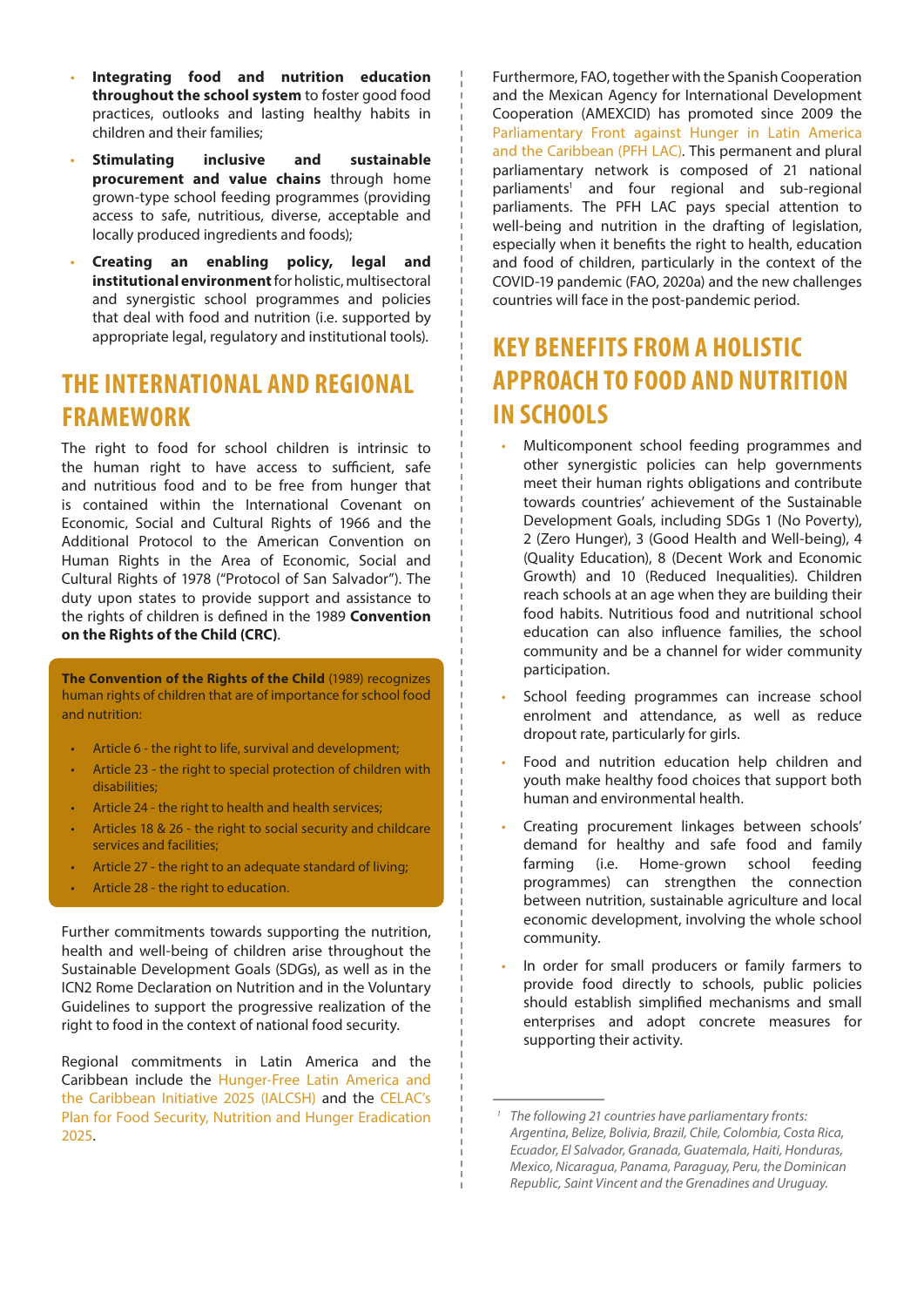- School or urban gardens used as a learning platform can support school-based food and nutrition education.
- Children, their families, teachers, school staff, vendors, food service staff, civil society, government staff and local farmers, can all have an active role and responsibility in supporting healthier school meals and school food environments.

### **LEGISLATING FOR ADEQUATE FOOD AND NUTRITION IN SCHOOLS**

Adopting legislation on school food and nutrition is an optimum way to guarantee the right to adequate food to schoolchildren, ensuring long-term commitment regardless of political change. Legislation can ensure institutional mechanisms for implementation, coordination and accountability and underpins a holistic approach to food and nutrition in schools to reap maximum benefits.

The Latin American and Caribbean Parliament (PARLATINO) approved a **framework law on school meals** in November 2013. This law establishes a reference legal framework that allows each State to implement policies and strategies to guarantee, permanently and as a national priority, the right to food and food and nutrition security of children and adolescents, for the enjoyment of a healthy and active life. The school meals framework law is directed at school-age children and includes measures to prevent chronic malnutrition, reduce related diseases and promote healthier lifestyles in the region. It also sets out instruments for overseeing the implementation of effective public policies. The law is an important reference point for countries of the region when drafting national legislation aligned with international standards related to the protection and promotion of children's rights.

School feeding laws of some Latin America and Caribbean countries:

- **Bolivia:** Law No. 622, Law on School Feeding in the context of Food Sovereignty and the Plural Economy, 2014.
- **Brazil:** Law No. 11.947/2009, School Feeding Guidelines, 2009.
- **Guatemala:** Decree No. 16-2017, School Feeding Law, 2017.
- **Honduras:** Decree No. 125-2016, School Feeding Law, 2016.
- Paraguay: Law No. 6.277, 2019 that expands articles 2 and 10 of Law No. 5.210, School Feeding and Sanitary Control Law, 2014.
- Peru: Law No. 30021, Law for the Promotion of Healthy Food for Children and Adolescents, 2013.
- **Uruguay:** Law No. 19.140, on Healthy Eating in Educational Centers, 2013.

The Brazilian experience is an important regional benchmark. The National School Feeding Program (PNAE), dating from 1955, has been recognized as a model among developing countries for its quality and sustainability. Some of its main elements include: the coverage of the programme, the systematization and continuity of supply, the quality of the food offered at school, social control, the purchase of food from family farmers, the construction of face-to-face and virtual follow-up systems, the monitoring and evaluation, its decentralized management, and the set up of school gardens as tools for food and nutrition education.

The Latin American and Caribbean region has made notable progress in developing food-based dietary guidelines (FBDGs). At least 27 countries in the region have published theirs. Among Latin American countries, the majority did so between 1997 and 2001, while the Caribbean countries did so between 2002 and 2010 (FAO, 2014).2

#### **DRAFTING A SCHOOL FOOD AND NUTRITION LAW**

The success of holistic approaches to food and nutrition in schools depends, to some extent, on adequate legal and institutional frameworks and public policies. A human rights approach, based on the principles of participation, accountability, non-discrimination, transparency, human dignity, empowerment and rule of law, should be used (FAO, 2012). This should set the foundations for countries' compliance with their international human rights obligations and raise greater public awareness of children's rights.

Legislation should establish clear institutional responsibilities and inclusive participation and coordination mechanisms among the different stakeholders involved, as well as encourage adequate budget allocations and a framework for monitoring and enforcement.

A sound legal framework for food and nutrition in schools goes beyond a single law; it encompasses a set of laws and regulations governing the different and vital aspects of a holistic approach to food and nutrition in schools. Particular attention must be paid to regulatory coherence in respect of areas that are broader than food and nutrition in schools and are thus regulated in their own sets of laws, notably food safety, public procurement and nutrition standards. Therefore, ensuring linkages and coherence is among the key tasks of an SFN law.

*<sup>2</sup> An upcoming FAO publication on "Food-based Dietary Guidelines: Resource Documents for Implementation" will include examples of how FBDGs have been used in school feeding and nutrition programs and their relationship to legislation in the countries of the region.*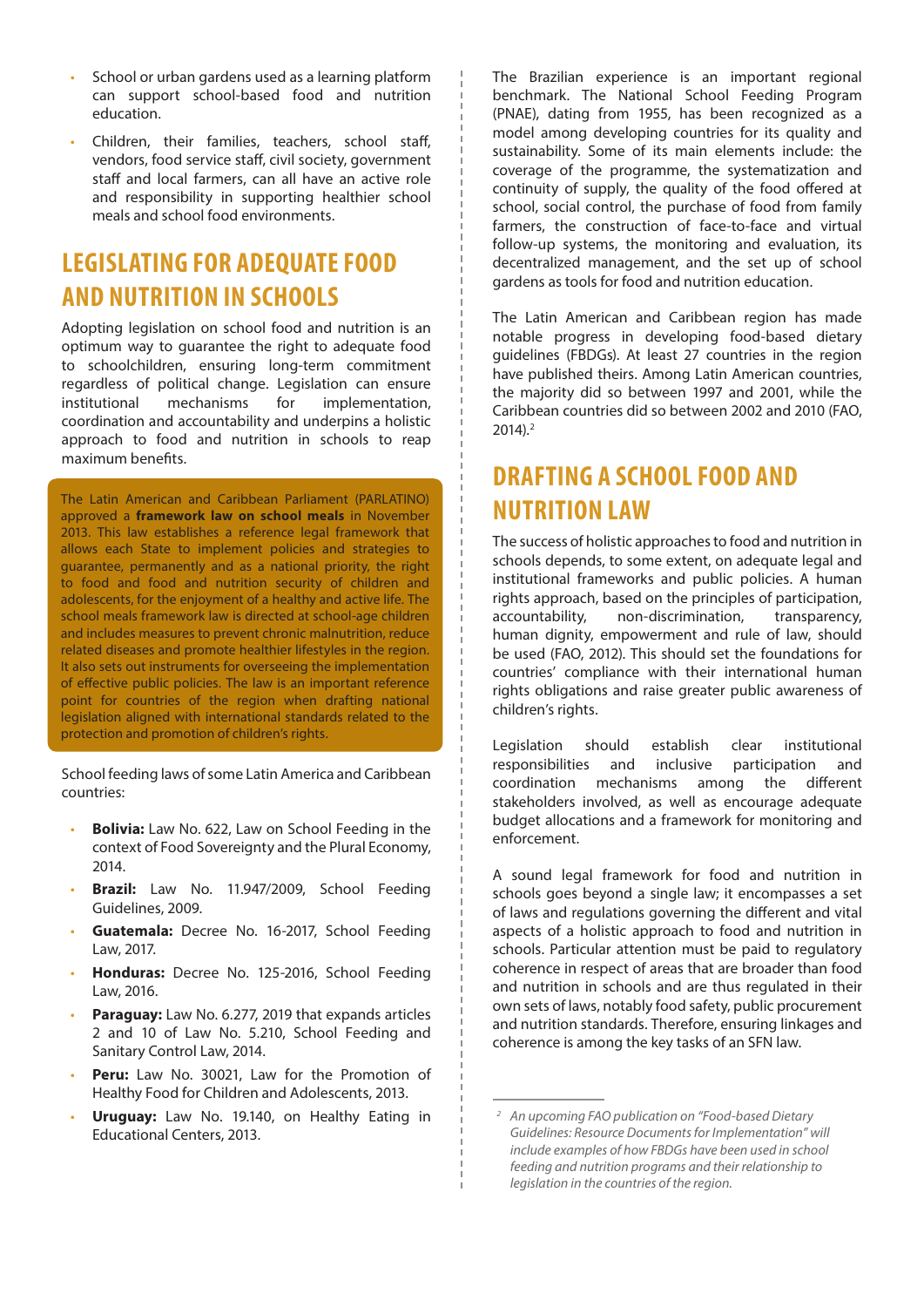# **POSSIBLE PROVISIONS OF A SCHOOL FOOD AND NUTRITION LAW**

| <b>Scope and</b><br>objectives                                           | Include here the wider objective of the law and its specific objectives, e.g. "to fulfil children's right to adequate<br>food at school, through a food systems approach providing children with healthy and sustainable food<br>products"                                                                                                                                                                                                                                                    |
|--------------------------------------------------------------------------|-----------------------------------------------------------------------------------------------------------------------------------------------------------------------------------------------------------------------------------------------------------------------------------------------------------------------------------------------------------------------------------------------------------------------------------------------------------------------------------------------|
|                                                                          | The scope of application - who is governed by the law and what activities and subject matters it covers, e.g.<br>refer to who the rights holders are, and the duty bearers, including the obligation to protect and regulate third<br>party activities, as well as the specific responsibilities of different state authorities.                                                                                                                                                              |
| <b>Definitions</b>                                                       | This section provides elements for a clear interpretation of the law, and defines terms and concepts, such as:<br>school food, school meals, food and nutrition education, school food environment, food ration/portion, Home<br>Grown School Feeding, healthy eating habits, canteens, kiosks etc. Include definitions of all key terms and<br>ensure the definitions are consistent with international/regional human rights law.                                                           |
| <b>Guiding Principles</b>                                                | This section sets out the fundamental principles for all levels of government actions: e.g. participation,<br>accountability, non-discrimination, transparency, human dignity, empowerment and the rule of law. The<br>guiding principles will provide the solid base for interpretation of the law. Special protection for vulnerable<br>people should also be expressly included - e.g. schoolchildren with food allergies, diabetes or other special<br>food needs, disabled children etc. |
| <b>Right to school</b><br>feeding                                        | School meals should be recognized as legal entitlements accessible to every child who attends school without<br>discrimination. Other elements can be included as entitlements, such as the nutritional value of school<br>meals; their quantity; the frequency and duration of the school meal service; any costs; and accountability<br>mechanisms available to remediate possible unsatisfactory service.                                                                                  |
| <b>Institutional</b><br>arrangements                                     | Clearly define the role of national and decentralized institutions and other stakeholders to ensure the<br>adequate implementation of the programme. Establish clear mandates and responsibilities for the<br>coordination of the various institutions, agencies and actors involved at national and decentralized level with<br>clear regulations or reference for their action.                                                                                                             |
| <b>Food procurement</b>                                                  | It is recommended to set out the regulatory instruments necessary to link school food and meals with family<br>farming. This can include a percentage goal of the procurement budget to be used on procurement of food<br>directly from the defined target beneficiaries.                                                                                                                                                                                                                     |
| <b>Preference clause</b><br>for family farming                           | Special provision can be considered for purchases to come from family farming and include priority groups<br>of more vulnerable producers, including women, members of indigenous communities and youth. This can<br>strengthen target groups and provide them with a stable and predictable market for products.                                                                                                                                                                             |
| <b>Compliance</b><br>with food safety<br>legislation and<br>requirements | To avoid any negative impacts on students' health and nutritional status, and minimise or eliminate risks<br>caused by unsafe water, poor sanitation, unsafe cooking, processing or preparation methods, it is vital to<br>include regulatory provision for food safety and quality. This can include alignment with existing food safety<br>legislation and should cover food safety control over food purchased by the school.                                                              |
| Compliance<br>with nutritional<br>guidelines and<br>standards            | There are nutrition guidelines and standards that apply to i) food provided by school meal programmes and<br>ii) to food available at school in kiosks or vending machines. The objective is to ensure that all food items at<br>school meet an appropriate amount of the daily energy and nutrient requirements of the targeted children<br>and respond to programme objectives and the alignment with national Food-based Dietary Guidelines<br>(FBDGs), if available.                      |
| <b>School Food</b><br>and Nutrition<br><b>Education (SFNE)</b>           | Provision can be made here to clearly define how nutrition will be built into the school curriculum to integrate<br>food and nutrition education into children's learning. Resources for covering food and nutrition education in<br>the school budget can be specified.                                                                                                                                                                                                                      |
|                                                                          | Legislation can also cover, as a basis for nutrition education in schools, aspects such as: main sectoral<br>responsibilities, minimum standards of quality, main thematic priorities to address, minimum time<br>requirement in the curriculum, capacity requirements of front-line educators, school gardens as main<br>platforms of SFNE, school communication and awareness campaigns and the requirement to use the national<br>FBDGs, if available, among other elements.               |
| <b>Food marketing at</b><br>school                                       | Regulations should include advertising and marketing aimed at children and permitted in or near to the<br>school grounds particularly regarding highly processed foods and those high in saturated fat, salt and added<br>sugars in line with nutritional standards and national FBDGs if available.                                                                                                                                                                                          |
| <b>Food retailing</b>                                                    | Regulations should include provision that all food distributed and sold in schools must not only be safe,<br>but also in line with children's nutrition needs and priorities. Specific standards would be developed in the<br>implementing regulations.                                                                                                                                                                                                                                       |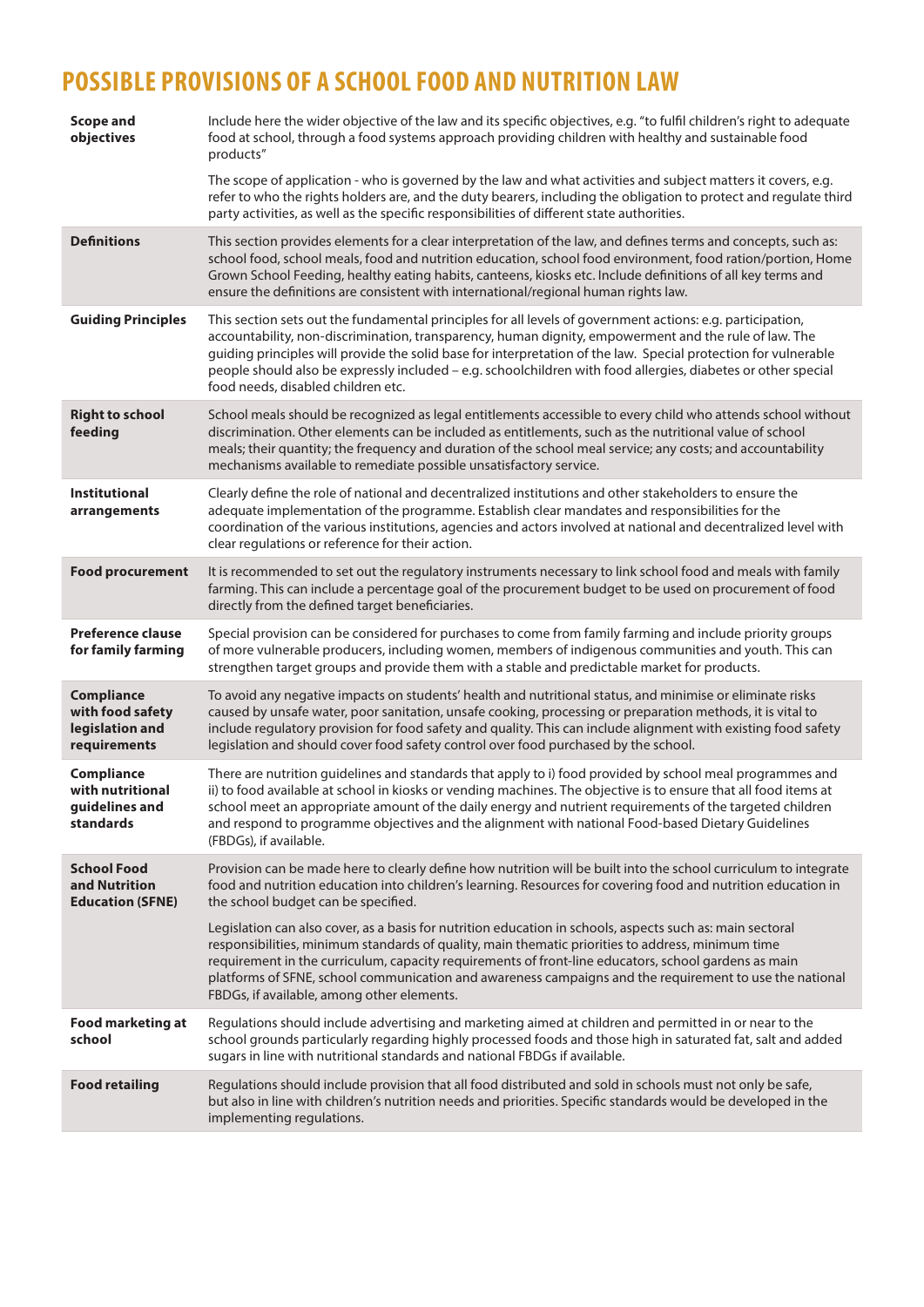| <b>Student, parent</b><br>and community<br>involvement  | To ensure inclusive non-discriminatory participation, and for acceptable nutrition and menu choices, express<br>provision should be made for the involvement of parents, school children, educators, parents and quardians'<br>associations, local community groups, indigenous peoples and others, in decision making, and in review and<br>accountability mechanisms.                                                                                                                 |
|---------------------------------------------------------|-----------------------------------------------------------------------------------------------------------------------------------------------------------------------------------------------------------------------------------------------------------------------------------------------------------------------------------------------------------------------------------------------------------------------------------------------------------------------------------------|
| <b>Monitoring</b>                                       | Establish and define in detail monitoring mechanisms at central and decentralized levels, including their<br>composition, and mandate, providing for the participation of parents, school children, educators, parents<br>and guardians' associations, local community groups, indigenous peoples and other beneficiaries. Likewise,<br>include mechanisms that guarantee financial transparency.                                                                                       |
| <b>Accountability</b><br>mechanisms and<br>transparency | Clearly establish the accountability of State organs in charge of law enforcement and the accountability<br>mechanisms, including provision for the right to information in appropriate forms and languages and<br>reporting obligations in relation to substantive and procedural requirements. Establish or refer to accessible,<br>effective grievance mechanisms, including judicial, administrative and community level grievance<br>mechanisms, guaranteeing the right of appeal. |
| <b>Sanctions</b>                                        | Establish sanctions for non-compliance.                                                                                                                                                                                                                                                                                                                                                                                                                                                 |
| <b>Budget provisions</b>                                | Provision must be made to quarantee transparent and adequate financing and the financing arrangements<br>necessary for implementation. Likewise, consider provision for including the corresponding ministry in the<br>annual budget review and reaffirm the obligation to guarantee every child's right to adequate food at school<br>even at times of cutbacks.                                                                                                                       |
| <b>Final and</b><br>transitory<br>provisions            | This can include any additional provisions stipulating for example the need to amend or review other related<br>regulations or laws.                                                                                                                                                                                                                                                                                                                                                    |

#### **PARLIAMENTARY ACTION CHECKLIST**

Adequate food and nutrition of schoolchildren is an important contribution to securing their health and wellbeing, as well as supporting community development.

The [Parliamentary Front against Hunger in Latin America](http://parlamentarioscontraelhambre.org/)  [and the Caribbean \(PFH LAC\)](http://parlamentarioscontraelhambre.org/) promotes this kind of initiatives in the region and provides a space to foster participation, connect interested parties, enhance transparency, and promote technical assistance and awareness-raising. Its alliance with FAO, the Spanish Cooperation, and the Mexican Agency for International Development Cooperation (AMEXCID), opens the possibility for parliamentarians and their advisors to participate in trainings, exchange of experiences and public information, and media campaigns to generate greater impact.

Parliamentarians play a key role, both in their countries and regionally, in promoting legislation and policies on these matters, through actions such as the following:

- Consider joining one of the national chapters of the Parliamentary Front against Hunger and Malnutrition in your country or forming one of these fronts if it does not exist in your country to promote laws for school food and nutrition.
- Review school food provision and context in the country and take advantage of windows of opportunity for making changes. Consider existing legislation and policy for all aspects of food systems and supply for school food, from production to consumption, e.g. nutritional standards, food safety and quality, nutrition education, financial incentives and identify specific areas to strengthen considering

best types of legislation for school food and nutrition, whether this requires a separate law on the matter, or coherent provisions across several laws.

- Revise and approve budget proposals that ensure public funding for food and nutrition in schools; monitor approved budgetary expenditures and identify spending gaps.
- Find opportunities in parliamentary process to table motions and raise questions, and place school food and nutrition on the political agenda.
- Seek a participatory drafting and consultation process with multisector partners: civil society, human rights experts, academia, family farmers organizations, women producers, advocacy groups for children and teacher and parents' groups.
- Participate in specific trainings and capacity building activities on school food and nutrition.
- Approve budgets and conduct inclusive consultations and public information campaigns to raise awareness of school food and nutrition and garner public support.
- Exercise parliamentary oversight of executive branch actions to ensure that school food and nutrition laws are respected and implemented according to the objectives for which they were enacted.
- Share good practices and experiences with other parliamentary groups in the region and the rest of the world.
- Consider opportunities for South-South Cooperation: could your country's experience benefit of other countries or could your country benefit from the support by other countries?